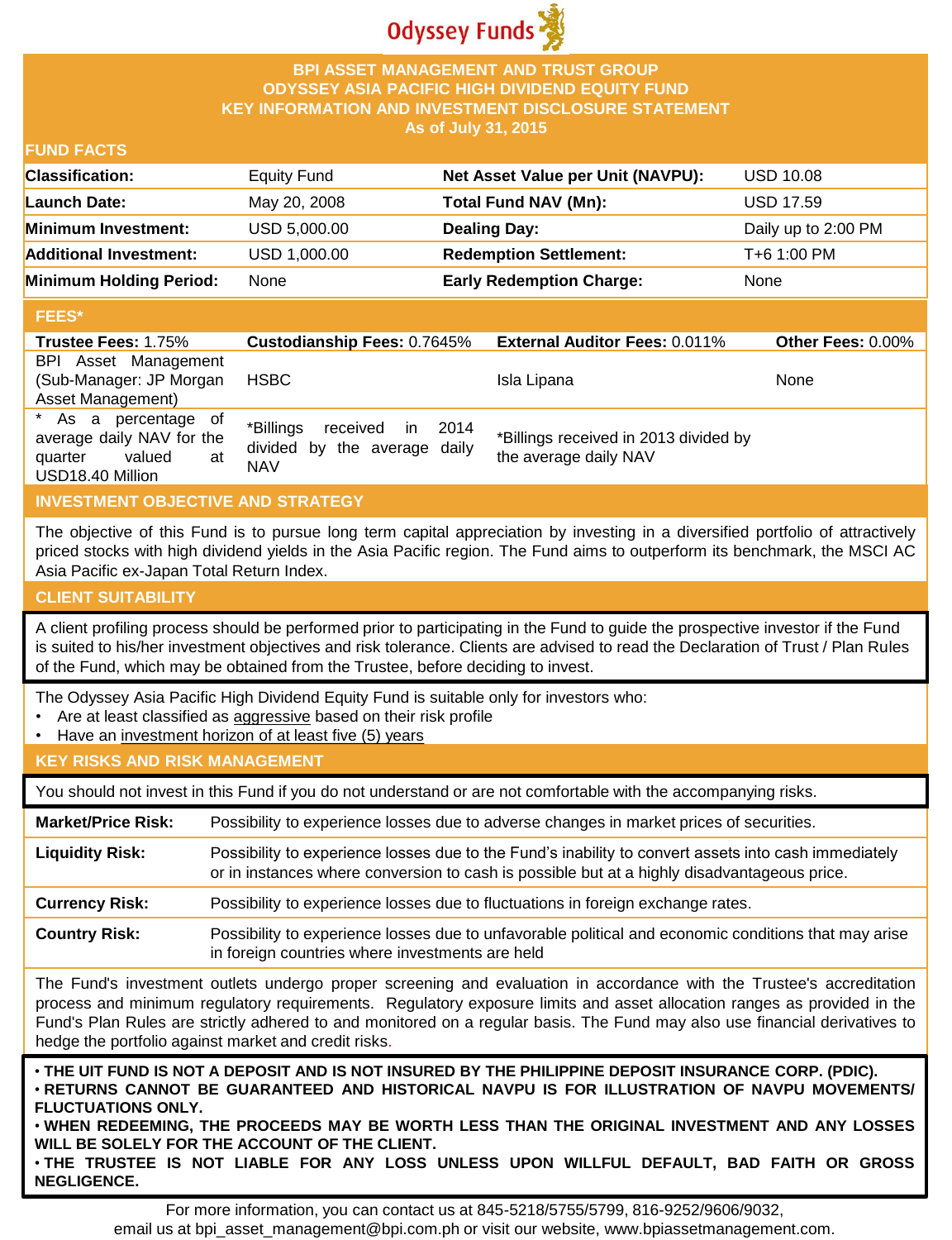# **FUND PERFORMANCE AND STATISTICS AS OF July 31, 2015**

(Purely for reference purposes and is not a guarantee of future results)

#### **NAVPU GRAPH**



# **NAVPU over the past 12 months**

| Highest                                                                                                                                                                                                                           | 11.28   |
|-----------------------------------------------------------------------------------------------------------------------------------------------------------------------------------------------------------------------------------|---------|
| Lowest                                                                                                                                                                                                                            | 9.85    |
| <b>STATISTICS</b>                                                                                                                                                                                                                 |         |
| Portfolio Beta                                                                                                                                                                                                                    | 0.92    |
| Volatility, Past 1 Year (%) <sup>2</sup>                                                                                                                                                                                          | 13.11   |
| Sharpe Ratio <sup>3</sup>                                                                                                                                                                                                         | $-0.49$ |
| Information Ratio <sup>4</sup>                                                                                                                                                                                                    | 0.06    |
| Current Number of Holdings                                                                                                                                                                                                        | 86      |
| <sup>1</sup> Returns are net of fees.                                                                                                                                                                                             |         |
| $\Omega$ , and the contract of the contract of the contract of the contract of the contract of the contract of the contract of the contract of the contract of the contract of the contract of the contract of the contract of th |         |

<sup>2</sup>Measures the degree to which the Fund fluctuates vis-à-vis its average return over a period of time.

<sup>3</sup>Used to characterize how well the return of a Fund compensates the investor for the level of risk taken. The higher the number, the better.

<sup>4</sup>Measures reward-to-risk efficiency of the portfolio relative to the benchmark. The higher the number, the higher the reward per unit of risk.

<sup>5</sup>Since inception.

\*Declaration of Trust is available upon request through branch of account.

| <b>PORTFOLIO COMPOSITION</b>                        |           | <b>TOP TEN HOLDINGS</b>         |           |
|-----------------------------------------------------|-----------|---------------------------------|-----------|
| <b>Allocation</b>                                   | % of Fund | <b>Name</b>                     | % of Fund |
| Equities                                            | 97.73     |                                 |           |
| Cash and Other Receivables                          | 2.27      | Korea Electric Power Corp       | 3.79      |
| <b>Top Five Sector Holdings (Equity Portion)</b>    |           | <b>HSBC Holdings</b>            | 3.73      |
| <b>Financials</b>                                   | 55.52     | <b>China Construction Bank</b>  | 3.62      |
| Telecommunications                                  | 10.76     |                                 |           |
| Industrials                                         | 10.14     | BOC Hong Kong (Holdings)        | 3.56      |
| <b>Utilities</b>                                    | 8.60      | China Mobile Ltd.               | 3.23      |
| Energy                                              | 5.89      | <b>QBE Insurance Group Ltd</b>  | 2.86      |
| <b>Top Five Country Weightings (Equity Portion)</b> |           |                                 |           |
| Australia                                           | 24.85     | <b>DBS Group Holdings</b>       | 2.55      |
| China                                               | 19.30     | Bangkok Bank                    | 2.27      |
| Hong Kong                                           | 16.07     | <b>SK Telecom</b>               | 2.23      |
| Korea                                               | 13.45     | Australia & New Zealand Banking |           |
| Taiwan                                              | 8.61      | Group                           | 2.19      |

#### **RELATED PARTY TRANSACTIONS\***

The Fund has no investments and trade transactions with Bank of the Philippine Islands, its subsidiaries and related parties.

\* Related party in accordance with BPI's internal policy.